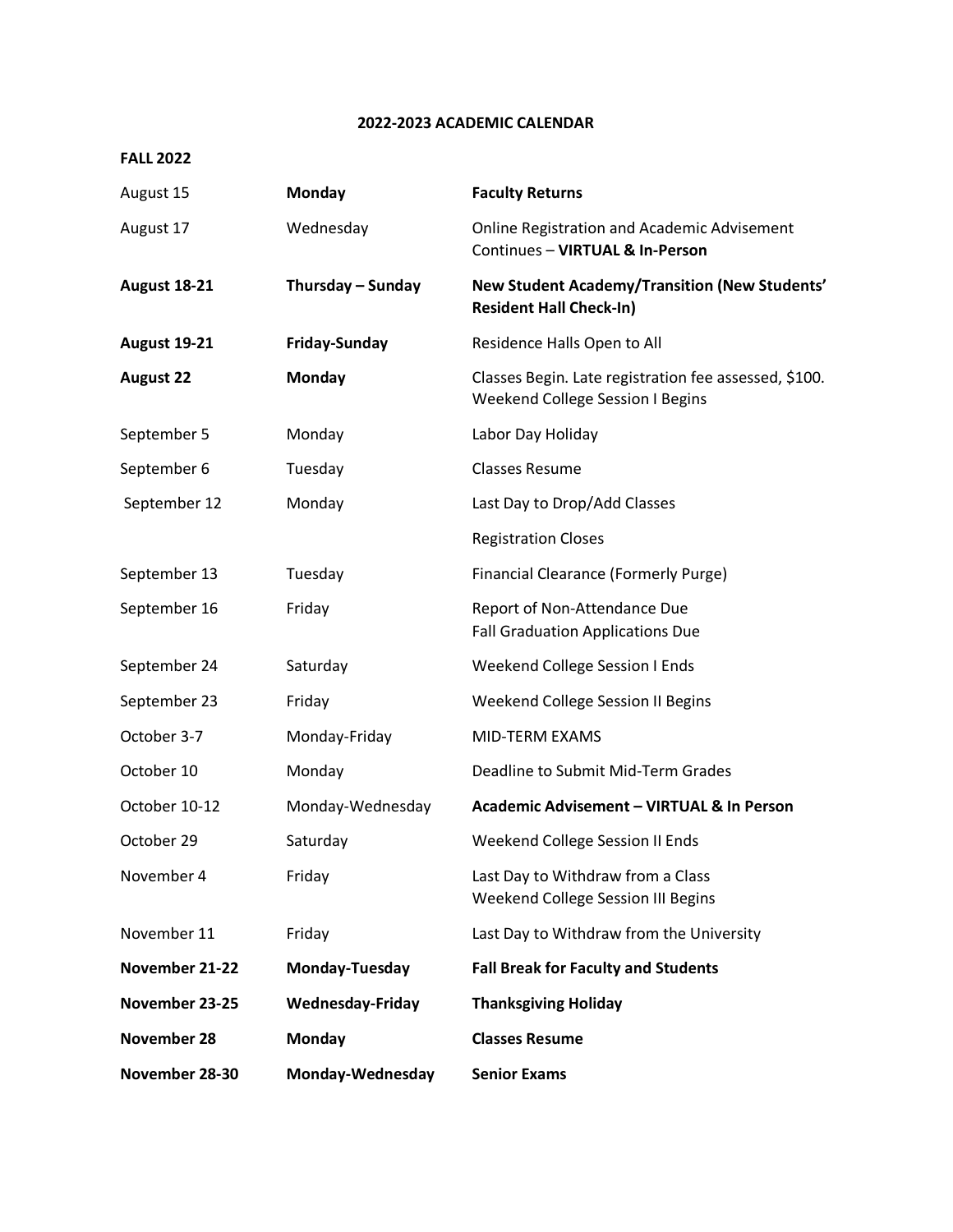| December 1          | Thursday        | Graduate Student Hooding Ceremony @10 a.m.                                                     |  |
|---------------------|-----------------|------------------------------------------------------------------------------------------------|--|
| December 2          | Friday          | <b>Submit Grades-Graduates</b>                                                                 |  |
| December 5-9        | Monday-Friday   | <b>Final Exams</b>                                                                             |  |
| December 10         | Saturday        | Residence Halls Close @ 5:00 p.m.<br>Weekend College Session III Ends<br>Commencement @10 a.m. |  |
| December 12         | Monday          | <b>Deadline to Submit Final Grades</b>                                                         |  |
| <b>SPRING 2023</b>  |                 |                                                                                                |  |
| January 3           | Tuesday         | Faculty & Staff Return to Work                                                                 |  |
| January 4           | Wednesday       | Online Registration and                                                                        |  |
|                     |                 | <b>Academic Advisement Continues</b>                                                           |  |
| January 6           | Friday          | Residence Halls Open                                                                           |  |
|                     |                 | Academic Advisement/New Student Registration                                                   |  |
| January 9           | Monday          | <b>Classes Begin</b><br>Late Registration Fee \$100.00 Assessed                                |  |
| January 13          | Friday          | <b>Weekend College Session I Begins</b>                                                        |  |
| January 16          | <b>Monday</b>   | <b>Martin Luther King Holiday</b>                                                              |  |
| January 17          | Tuesday         | <b>Classes Resume</b>                                                                          |  |
| January 23          | Monday          | <b>Registration Closes</b><br>Last Day to Drop/Add Courses                                     |  |
| January 24          | Tuesday         | Financial Clearance (Formerly Purge)                                                           |  |
| January 27          | Friday          | Report of Non-Attendance Due                                                                   |  |
| February 2          | Thursday        | MLK/Black History Convocation                                                                  |  |
| February 11         | Saturday        | Weekend College Session I Ends                                                                 |  |
| February 17         | Friday          | <b>Graduation Applications Due to Student Records</b><br>Weekend College Session II Begins     |  |
| February 27-March 3 | Monday-Friday   | <b>MIDTERM EXAMS</b>                                                                           |  |
| March 6             | Monday          | Deadline to Submit Mid-Term Grades                                                             |  |
| <b>March 6-10</b>   | Monday - Friday | <b>Spring Break</b>                                                                            |  |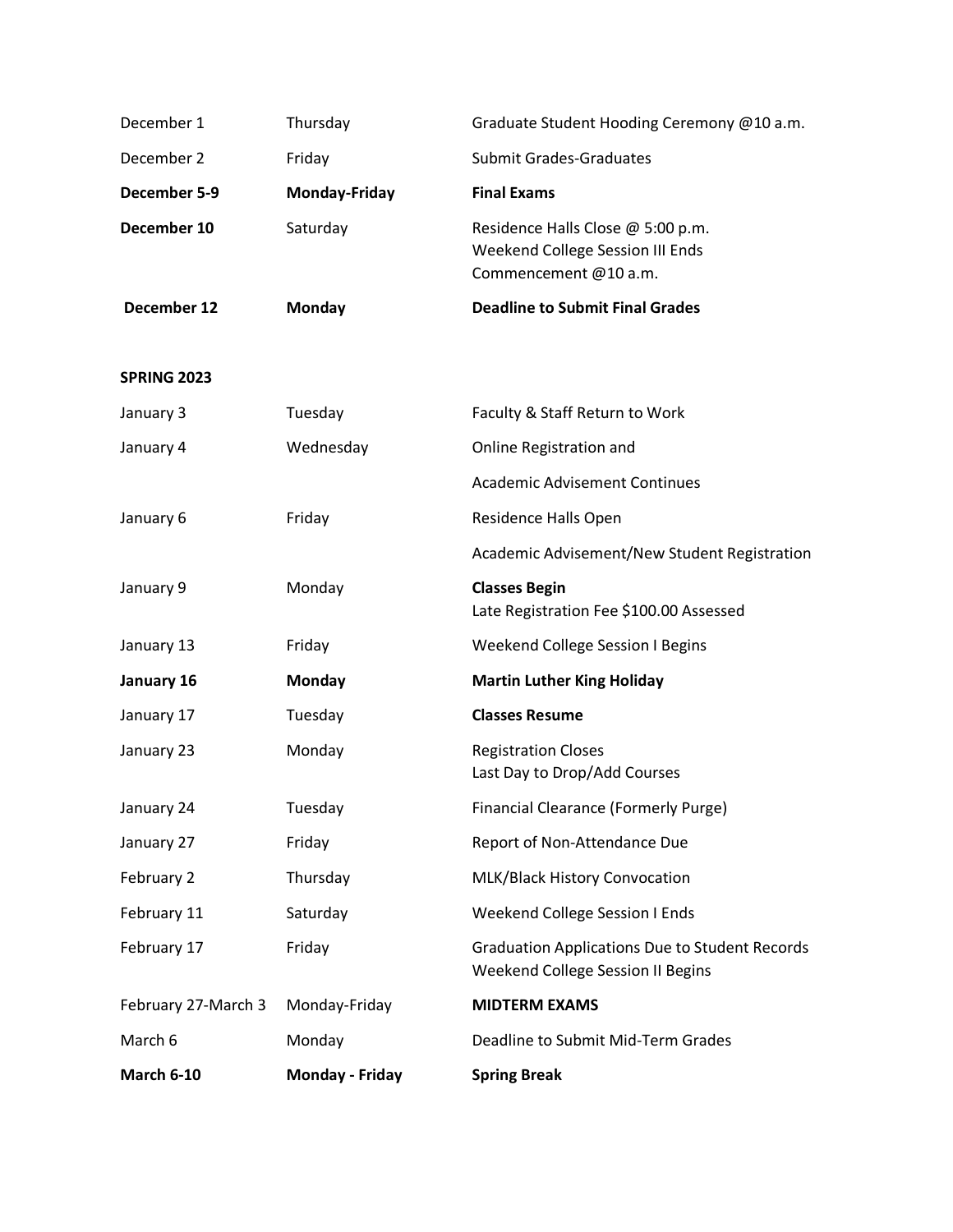| March 13             | Monday           | <b>Classes Resume</b>                                                                 |  |
|----------------------|------------------|---------------------------------------------------------------------------------------|--|
| March 13-15          | Monday-Wednesday | Academic Advisement                                                                   |  |
|                      |                  | Online Registration begins for Summer 2022 &<br><b>Fall 2022</b>                      |  |
| March 16             | Thursday         | <b>Honors Convocation</b>                                                             |  |
| March 25             | Saturday         | Weekend College Session II Ends                                                       |  |
| March 30             | Thursday         | Last day to Withdraw from a Class                                                     |  |
| April 6              | Thursday         | Last day to Withdraw from the University                                              |  |
| April 6              | Thursday         | Research Day                                                                          |  |
| April 7              | Friday           | Weekend College Session III Begins                                                    |  |
| <b>April 7</b>       | <b>Friday</b>    | <b>Good Friday</b>                                                                    |  |
| April 10             | Monday           | <b>Classes Resume</b>                                                                 |  |
| April 10-14          | Monday-Friday    | <b>Founders' Week</b>                                                                 |  |
| April 13             | Thursday         | Founder's Day Convocation                                                             |  |
| April 25-27          | Tuesday-Thursday | <b>SENIOR FINAL EXAMS</b>                                                             |  |
| April 28             | Friday           | Senior Final Grades Due                                                               |  |
| May 1-5              | Monday-Friday    | <b>FINAL EXAMS</b>                                                                    |  |
| May 4                | Thursday         | <b>Retirement &amp; Years of Service</b><br>Graduate Student Hooding Ceremony @10 a.m |  |
| May 5                | Friday           | Weekend College Session III Ends<br>Residence Halls Close at 5pm                      |  |
| MAY <sub>6</sub>     | <b>SATURDAY</b>  | <b>COMMENCEMENT</b>                                                                   |  |
| May 8                | Monday           | <b>Deadline to Submit Final Grades</b>                                                |  |
| <b>SUMMER I 2023</b> |                  |                                                                                       |  |
| May 25               | Thursday         | Online Registration and Academic Advisement New<br><b>Student Registration</b>        |  |
| May 28               | Sunday           | Residence Halls Open                                                                  |  |
| <b>May 29</b>        | Monday           | <b>Memorial Day Holiday</b>                                                           |  |
| May 30               | Tuesday          | <b>Classes Begin</b><br>Late Registration Fee - \$100.00 Assessed                     |  |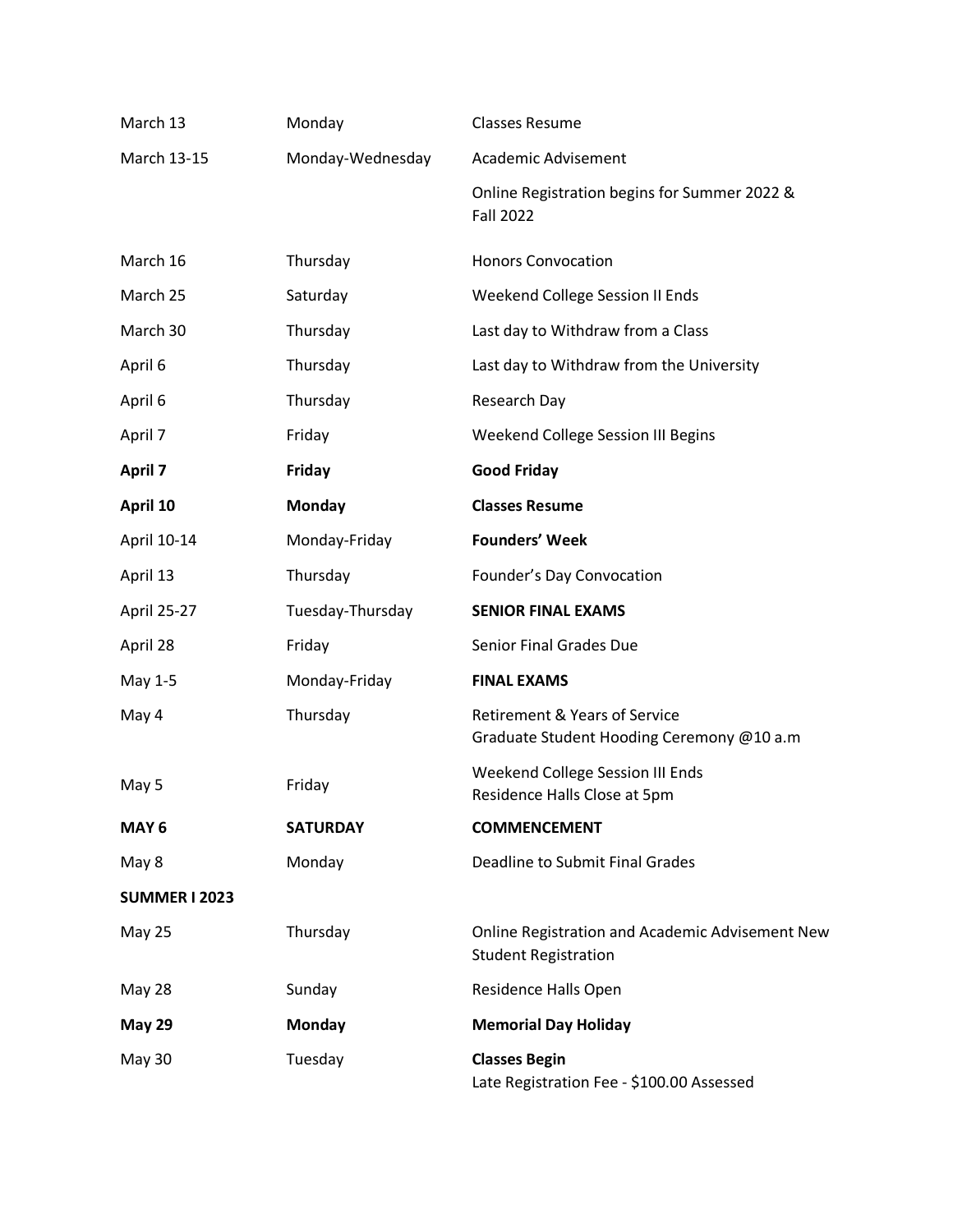| May 31     | Wednesday        | <b>Registration Closes</b>                                 |  |
|------------|------------------|------------------------------------------------------------|--|
|            |                  | Last Day to Drop/Add Courses                               |  |
| June 1     | Thursday         | Financial Clearance (formerly purge)                       |  |
| June 5     | Monday           | Report of Non-Attendance Due                               |  |
| June 12-14 | Monday-Wednesday | <b>MID-TERM EXAMS</b>                                      |  |
| June 16    | Friday           | New Student Orientation and Registration<br>(Valley Bound) |  |
| June 20    | Tuesday          | Last Day to Withdraw from a Class                          |  |
| June 23    | Friday           | Last Day to Withdraw from the University                   |  |
| June 29    | Thursday         | <b>FINAL EXAMS</b>                                         |  |
|            |                  | Residence Halls Close at 5 PM                              |  |
| June 30    | Friday           | Deadline to Submit Final Grades                            |  |

## **SUMMER II 2022**

| June 30    | Friday           | <b>Online Registration and Academic Advisement</b>         |
|------------|------------------|------------------------------------------------------------|
| July 2     | <b>Sunday</b>    | Residence Halls Open                                       |
| July 4     | Tuesday          | Independence Day Holiday                                   |
| July 5     | Wednesday        | <b>Classes Begin</b>                                       |
|            |                  | Late Registration Fee \$100.00 Assessed                    |
| July 5     | Wednesday        | <b>Registration Closes</b>                                 |
|            |                  | Last Day to Drop/Add Classes                               |
| July 7     | Monday           | Financial Clearance (formerly purge)                       |
| July 11    | Tuesday          | Report of Non-Attendance Due                               |
| July 14    | Friday           | New Student Orientation and Registration<br>(Valley Bound) |
| July 17-19 | Monday-Wednesday | <b>MID-TERM EXAMS</b>                                      |
| July 24    | Monday           | Last Day to Withdraw from a Class                          |
| July 28    | Friday           | Last Day to Withdraw from the University                   |
| August 1   | Tuesday          | New Student Orientation and Registration                   |